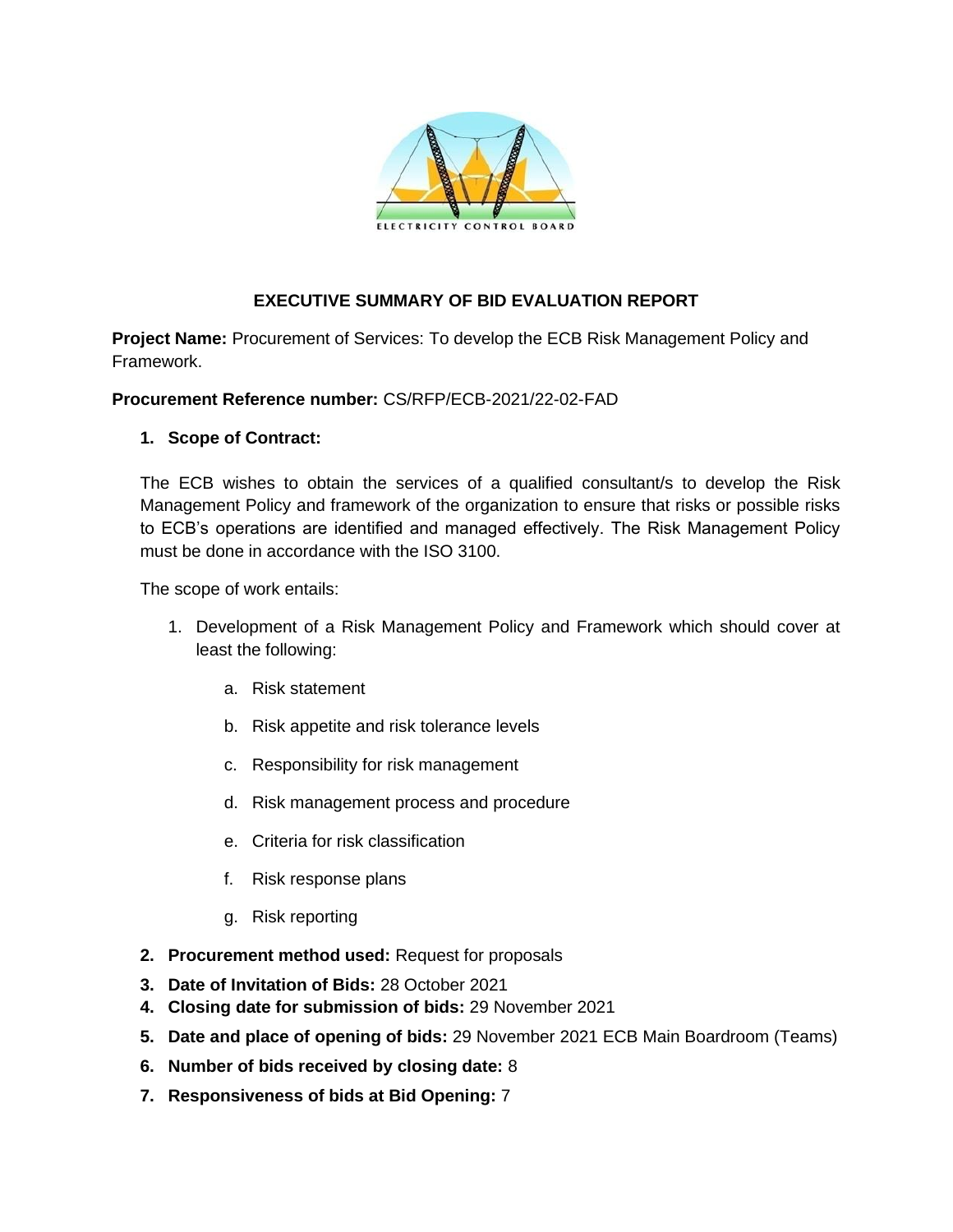| NO:            | <b>Bidder's Name</b>   | <b>Pricing at Bid</b>     | Responsive | <b>Bidder meets</b> | <b>Comments</b>                           |
|----------------|------------------------|---------------------------|------------|---------------------|-------------------------------------------|
|                |                        | <b>Evaluation N\$</b>     | (Yes/No)   | <b>Technical</b>    |                                           |
|                |                        |                           |            | <b>Requirements</b> |                                           |
|                |                        |                           |            | threshold           |                                           |
| 1              | <b>Price Water</b>     | Bidder did not            | <b>No</b>  | Bidder did not      | Bidder disqualified for not               |
|                | <b>House Coopers</b>   | submit a Financial        |            | submit a            | complying with section 8(c)(i) This       |
|                |                        | Proposal                  |            | Technical           | section refers to bidders who             |
|                |                        |                           |            | Proposal            | submit incomplete information and         |
|                |                        |                           |            |                     | documentation according to the            |
|                |                        |                           |            |                     | requirements of this RFP                  |
|                |                        |                           |            |                     | document. (The bidder only                |
|                |                        |                           |            |                     | submitted one envelope which              |
|                |                        |                           |            |                     | included 1 page typed letter)             |
| $\overline{2}$ | <b>Sentinel Africa</b> | <b>Financial Proposal</b> | <b>No</b>  | N/A                 | Disqualified for not complying with       |
|                |                        | was not opened            |            |                     | section $8(a)(ii)$ , (iii) and (v) of the |
|                |                        |                           |            |                     | Terms of Reference. This section          |
|                |                        |                           |            |                     | refers to the submission of               |
|                |                        |                           |            |                     | Annexure 4, acceptance of bid             |
|                |                        |                           |            |                     | conditions and bidder 's details as       |
|                |                        |                           |            |                     | requested.                                |
| $\overline{3}$ | <b>Better Risk</b>     | <b>Financial Proposal</b> | <b>No</b>  | N/A                 | Disqualified for not complying with       |
|                | Management             | was not opened            |            |                     | section 9.2 (ii), of the Terms of         |
|                | Services CC            |                           |            |                     | Reference. This section refers to         |
|                |                        |                           |            |                     | the submission of the Financial           |
|                |                        |                           |            |                     | Proposal that must be submitted           |
|                |                        |                           |            |                     | in a separate sealed envelope.            |
|                |                        |                           |            |                     | Annexure 2 (Price declaration             |
|                |                        |                           |            |                     | form) which include the bid price         |
|                |                        |                           |            |                     | was included in the Technical             |
|                |                        |                           |            |                     | Proposal. Read together with              |
|                |                        |                           |            |                     | section 8(C)(i) of the Terms of           |
|                |                        |                           |            |                     | Reference which refers to reasons         |
|                |                        |                           |            |                     | for disqualifications.                    |